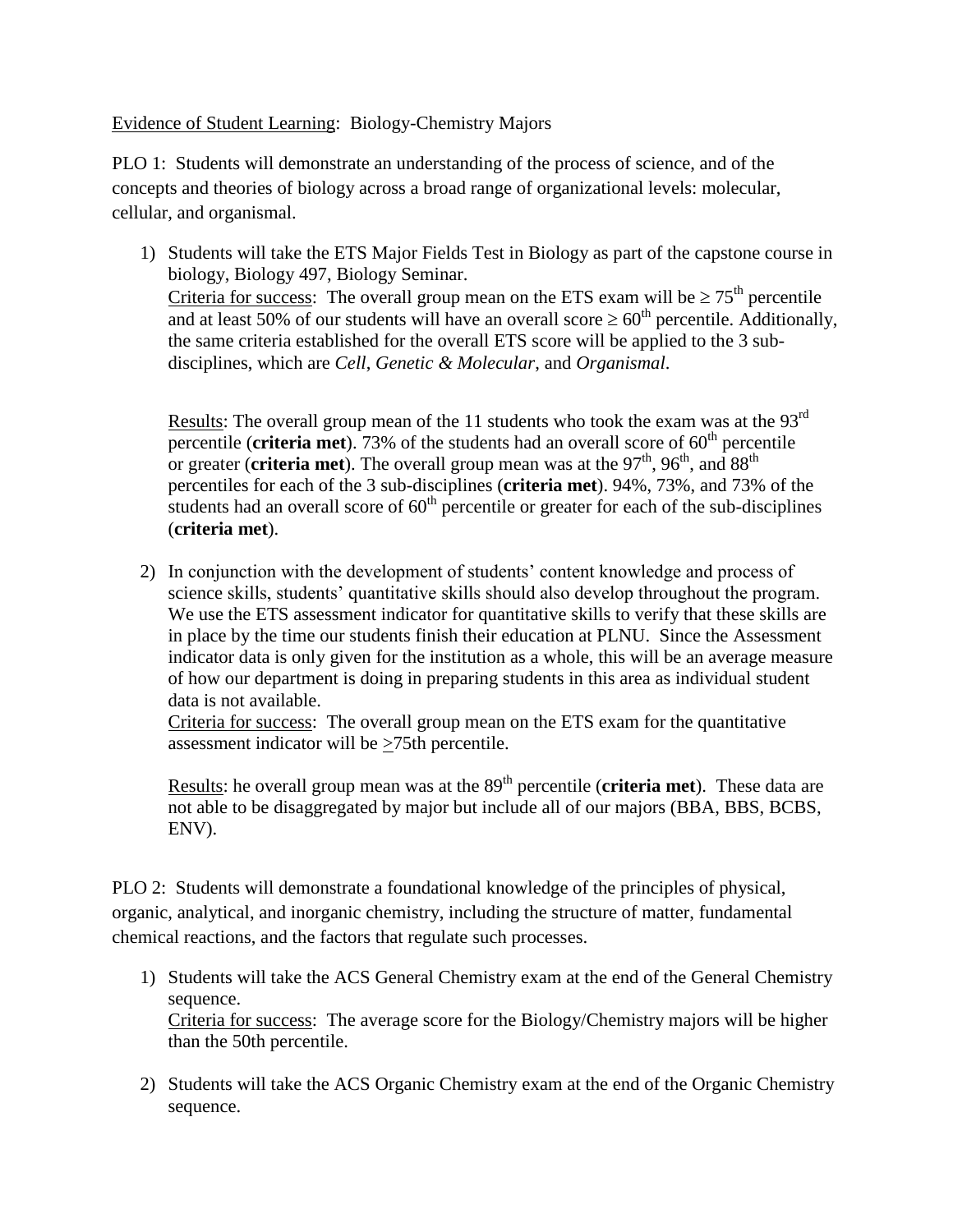Criteria for success: The average score for the Biology/Chemistry majors will be higher than the 50th percentile.

3) Students will take the ACS Thermodynamics exam at the end of Physical Chemistry I Criteria for success: The average score for the Biology/Chemistry majors will be higher than the 50th percentile.

The Chemistry Department provides these data and their analysis.

PLO 3: Students will understand the basic techniques of chemical investigation and the fundamental principles and operating procedures of the major instruments used in chemical characterization and analysis.

1) Assessment tools yet to be designed. Criteria for success: Criteria not yet determined.

PLO 4: Students will participate in the life of the departments of Biology and/or Chemistry by involvement in science clubs and/or in various positions of responsibility such as graders, tutors, and teaching assistants.

1) Student participation in Biology/Chemistry clubs and in positions of responsibility will be tracked and recorded. Criteria for success: At least 80% of our students will participate in one of these positions during their time at PLNU.

Results: Of the 11 students who took the survey, 91% participated in one of these positions (**criteria met**).

PLO5: Students will develop career goals and define a path by which to achieve these goals.

1) In order to be cleared for course registration each semester, students will answer a questionnaire regarding their career goals and their plan by which to achieve those goals and then discuss the questionnaire with their faculty advisor. Criteria for success: At least 90% of our students will participate in this questionnaire each semester.

Results: This was our first year of implementing the questionnaire about career goals and plans. We asked freshmen, sophomores and juniors to complete this questionnaire for one of their advising appointments. Of 181 advisees across all of our majors, 99 completed the questionnaire (55%). We are striving for better implementation of this learning outcome in 2013/14.